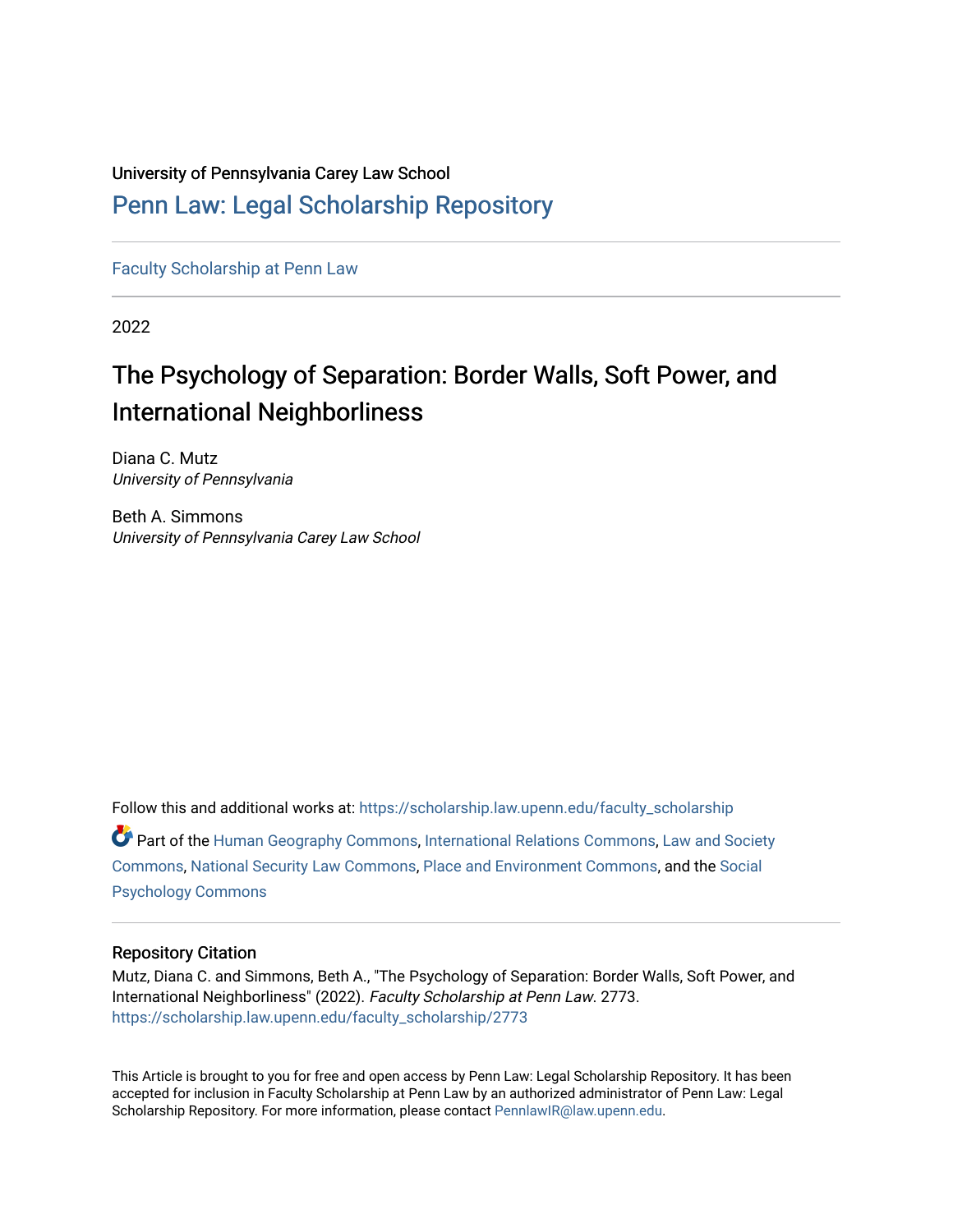

# The psychology of separation: Border walls, soft power, and international neighborliness

Diana C. Mutz<sup>a,1</sup> and Beth A. Simmons<sup>b</sup>

<sup>a</sup>Department of Political Science and Annenberg School for Communication, University of Pennsylvania, Philadelphia, PA 19104; and <sup>b</sup>Department of Political Science and Carey Law School, University of Pennsylvania, Philadelphia, PA 19104

Contributed by Diana C. Mutz; received September 28, 2021; accepted December 4, 2021; reviewed by David Carter and Rose McDermott

This study assesses the impact of international border walls on evaluations of countries and on beliefs about bilateral relationships between states. Using a short video, we experimentally manipulate whether a border wall image appears in a broader description of the history and culture of a little-known country. In a third condition, we also indicate which bordering country built the wall. Demographically representative samples from the United States, Ireland, and Turkey responded similarly to these experimental treatments. Compared to a control group, border walls lowered evaluations of the bordering countries. They also signified hostile international relationships to third-party observers. Furthermore, the government of the country responsible for building the wall was evaluated especially negatively. Reactions were consistent regardless of people's predispositions toward walls in their domestic political context. Our findings have important implications for a country's attractiveness, or "soft power," an important component of nonmilitary influence in international relations.

borders | soft power | international relations

Ithin the past 10 years, states around the world have accelerated the use of border walls and fences for purposes of border management and control. Much has been written about the cost and effectiveness of border walls, but no evidence-based research exists about their psychological impact. This study addresses the impact of border walls on third-party evaluations of countries and on perceptions of the quality of international relationships between neighboring states.

Our main hypothesis is that those who are aware that a border wall exists between two countries will rate the neighboring states as having worse relations than would otherwise be the case. In addition, they will evaluate states with border walls more negatively than those without them. This potential effect is important because international relations are thought to be influenced by the "attractiveness" of states and their societies, a phenomenon that international relations scholars refer to as "soft power" (1, 2). Countries that are viewed positively by the citizens of other countries benefit from greater credibility and influence in international relations (1). Thus, scholarship on soft power focuses on factors that may positively or negatively affect perceptions of one country in the eyes of citizens of other countries. Because ordinary citizens often lack much information about other countries, they tend to rely on highly visible cues when making such judgments. In this study, we hypothesize that one such cue is a country's border infrastructure.

#### Borders, Walls, and Soft Power

Almost all of the studies of border infrastructure to date address how border infrastructure affects national security or transborder crime (3). Some find that border barriers have highly conditional security effects (4), undesired environmental impacts (5), and unanticipated economic consequences (6). The study of psychological impacts of border walls has been limited to the effects on proximate inhabitants, which is quite distinct from the thirdperson perspective in our study. For example, Berliners and

other East Germans experienced what psychologist Dietfried Müller-Hegemann (7) called a "wall-disease" from their enclosure experience. A recent study in Northern Ireland suggests that psychological maladies in walled border communities from depression to alcoholism—result from a sense of separation (8). However, studies have not considered the impact of border infrastructure on a country's international image, which is the central focus in this study.

The recently accelerating phenomenon of border hardening merits investigation for its potential implications for international relations (9). Our goal is to assess the inferences people draw from the existence of border walls, abstracted from border politics in people's own countries, and independent of partisan cues. We seek to understand the psychological inferences that people draw from the sheer existence of a barrier between states when walls per se are not the focus of attention or political controversy.

Among its own citizens, assessments of a country's international standing tend to be rooted in domestic politics. For example, among Americans, opinions about a wall along the southern US border are highly partisan. Currently, there is tremendous support among Republicans and greater opposition from Democrats (10). In contrast, our research question is how citizens of other countries view the same country with and without a border wall.

Our research speaks directly to the issue of soft power, but it does so more systematically than the public opinion literature (11) or discourse analysis (12), of which both face significant inferential limitations. As the originator of the concept has

#### **Significance**

Studies to date have focused on the impact of border walls on national security, transborder crime, and the environment. This study addresses how border walls affect the way a country is viewed by the citizens of other countries, all else being equal. Using an experimental design that is replicated in the United States, Ireland, and Turkey, we find that the presence of walls on borders harms countries' international image. This is especially true if the country is known to have been the builder of the wall. Walls also lower evaluations of the bordering countries' bilateral relationship. Although the presence of a wall increases perceptions of a country's border security, paradoxically it lowers the perceived security of people within the country.

Author contributions: D.C.M. and B.A.S. designed research; D.C.M. and B.A.S. performed research; D.C.M. analyzed data; and D.C.M. and B.A.S. wrote the paper. Reviewers: D.C., Washington University in St. Louis; and R.M., Brown University. The authors declare no competing interest.

This article is distributed under [Creative Commons Attribution-NonCommercial-](https://creativecommons.org/licenses/by-nc-nd/4.0/)[NoDerivatives License 4.0 \(CC BY-NC-ND\).](https://creativecommons.org/licenses/by-nc-nd/4.0/)

1To whom correspondence may be addressed. Email: [mutz@upenn.edu.](mailto:mutz@upenn.edu)

This article contains supporting information online at [http://www.pnas.org/lookup/](http://www.pnas.org/lookup/suppl/doi:10.1073/pnas.2117797119/-/DCSupplemental) [suppl/doi:10.1073/pnas.2117797119/-/DCSupplemental.](http://www.pnas.org/lookup/suppl/doi:10.1073/pnas.2117797119/-/DCSupplemental)

Published January 19, 2022.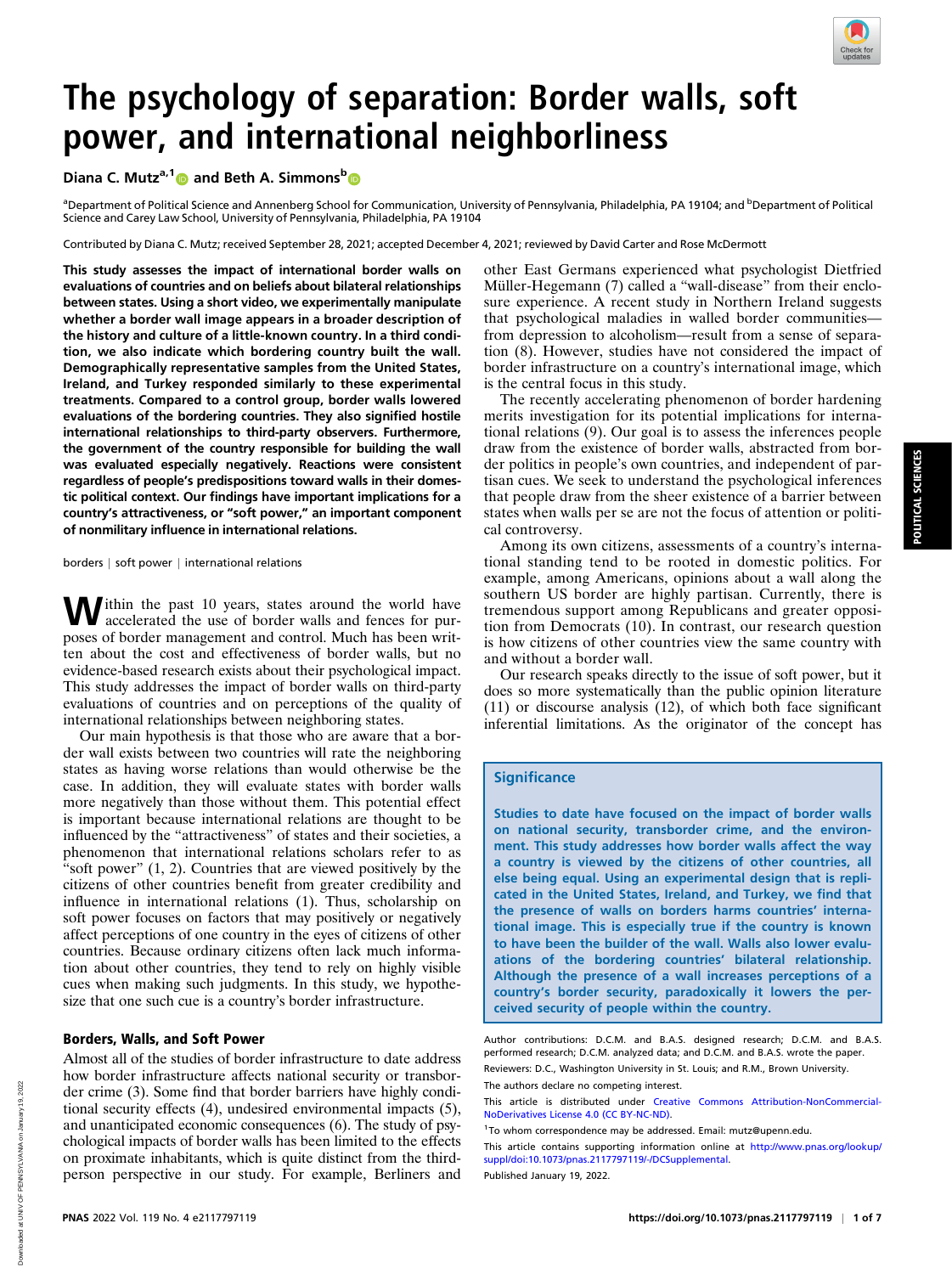recently emphasized, soft power rests on foreign perceptions of the relative attractiveness of a society's culture, its foreign policy, and its values (13). As such, foreign perceptions of another country's attractiveness are central to the concept of soft power. The problem has always been how to measure such perceptions. The "Soft Power 30 Index" (SPI-30) is one such effort, but this index relies primarily on data its creators have gathered from other sources. Based on survey data, the SPI-30 finds that "friendliness" and "foreign policy" are strongly related to respondents' claims of attraction to a foreign country and asserts that a country's level of global "engagement"\* should be weighted most strongly. We incorporate these insights into our experimental research, avoiding measures that make untested assumptions about elements of soft power as well as the problems of constructing a valid comparative global index (14).

Our goal is to draw strong inferences about soft power in response to one of the most visible and controversial foreign policy actions taken by states in recent years, namely, the erection of border walls with neighbors. To do so in a way that allows strong causal inferences, we use an experimental design involving countries about which our respondents have little preexisting knowledge. In addition, we utilize demographically representative nonprobability samples of participants drawn from three different countries, each with differing domestic predispositions toward border walls.

#### Theory and Expectations

Our expectations are based in part on automatic, well-documented psychological reactions to spatial distance and separation and in part on the kinds of cognitive inferences we expect people to make about the presence of walls on international borders. First, it is well-established that primitive human perceptual processes are rooted in spatial relations, which are among the most basic of psychological constructs (15). Physical distance serves as the foundation for human understanding of psychological distance (16). To be close to or distant from an entity naturally confounds having it within one's field of view with one's psychological distance from it. Things that are unseen are automatically construed as both more psychologically and socially distant. Physical distance and visual separation can influence both people's judgments and their affect toward what is on the other side.

Research shows that walls manipulate perceptions of space. When barriers separate objects so that people cannot see what is on the other side, this changes observers' mental estimates of the distance between those entities (17). Because spatial perception and psychological distance are tightly intertwined in the human mind, spatial distances can be systematically distorted by social distance and vice versa (18). For example, lower emotional involvement with a city leads people to estimate that the city is further away (19).

These reciprocal effects among different dimensions of distance—social, psychological, and physical—also manifest themselves in affective reactions to close and distant targets. Close physical distance tends to activate empathic reactions that characterize affectively close relationships even when the relationship itself is held constant (20). When primed to think in terms of distance as opposed to proximity, people provide weaker, less positive reports of emotional attachments (21). We hypothesize that border structures between countries will be interpreted by observers as indicative of greater psychological distance between the countries and in turn will lead to more negative inferences about the relationship between two neighboring countries.

In addition to the information conveyed automatically by visual separation, citizens may react cognitively based on their understanding of why states erect walls. Walls are typically built to keep out what is on the other side, often to satisfy a domestic constituency who may be unlikely to think about how people in third-party countries will view this action. We expect that the country to whom the act of distancing is attributed will be viewed especially negatively in light of this information. Despite Robert Frost's poetic line that good fences make good neighbors, we would draw a contrary lesson from one of the most notorious modern efforts to use walls to "secure" and separate, namely, the Berlin Wall. At least one study suggests that the wall was ideologically potent enough to help convert Germany into a victim of Soviet control in the eyes of many if not most Europeans (22). Conversely, when the wall fell in 1989, it was described by thirdparty observers in Britain as "one of the most joyful events ever witnessed by the world" (22). Of course, not all border walls carry the emotional freight of the Berlin Wall. Nonetheless, from the perspective of third parties, we expect that walls will be viewed as hostile international structures even if they are also viewed as security enhancing. To the extent that a country putting up a wall is viewed by other countries as more hostile and difficult to get along with, international attitudes toward that country may shift in a negative direction, directly degrading a state's soft power. If so, building walls may have important consequences for international relations that go well beyond effects on the immediate bordering countries.

Finally, we predict that these results will hold regardless of people's opinions about border walls within their own country and regardless of their proximity to their own national borders. Domestic support for walls may stem from partisan cues and geographic locations as well as assumptions about what they will accomplish. But when judging other countries about which they have little to no knowledge, we predict that building walls will be seen as hostile and contribute to more negative attitudes toward the wall-building country in particular.

#### Research Design

To test the generalizability of these hypotheses, we fielded the same experiment in three very different contexts, as follows: the United States, Ireland, and Turkey. In the United States, border issues are highly salient, partisan, and increasingly controversial. The Republic of Ireland's border with Northern Ireland has a troubled history of localized violence which was only settled in 1997. Walling and fencing has been removed between most of the Republic and the North. Much Irish opposition to Brexit stemmed from a desire to avoid rebuilding border infrastructure (23). Of these three countries, Turkey may be most positively predisposed toward walls since for more than a decade, Turkey has faced a civil war to its southeast in Syria, periodic cross-border Kurdish terrorism, and the recent rise and decline of the Islamic "State" (ISIS) in neighboring Iraq. In this context, a wall could be interpreted by our Turkish respondents as protective.

All respondents in these experimental studies viewed a 3.5-min video entitled "Countries of the World: Tajikistan."† The video purported to be part of an educational series on little-known countries. It featured still photos and video segments with music and narration throughout. All three versions were identical in describing the geography, natural resources, history, sports, foods, and holidays of Tajikistan, the central topic of the video. Respondents were told they would be evaluating the video as an educational tool. They were asked factual questions about what they had learned after viewing.

<sup>\*</sup>According to the index's published methodology, "engagement" includes "metrics such as the number of embassies/high commissions a country has abroad, membership in multilateral organisations, and overseas development aid" (14, 30).

<sup>&</sup>lt;sup>†</sup>The treatment condition videos can be found here: [https://doi.org/10.7910/DVN/](https://doi.org/10.7910/DVN/EXPXCT) [EXPXCT.](https://doi.org/10.7910/DVN/EXPXCT)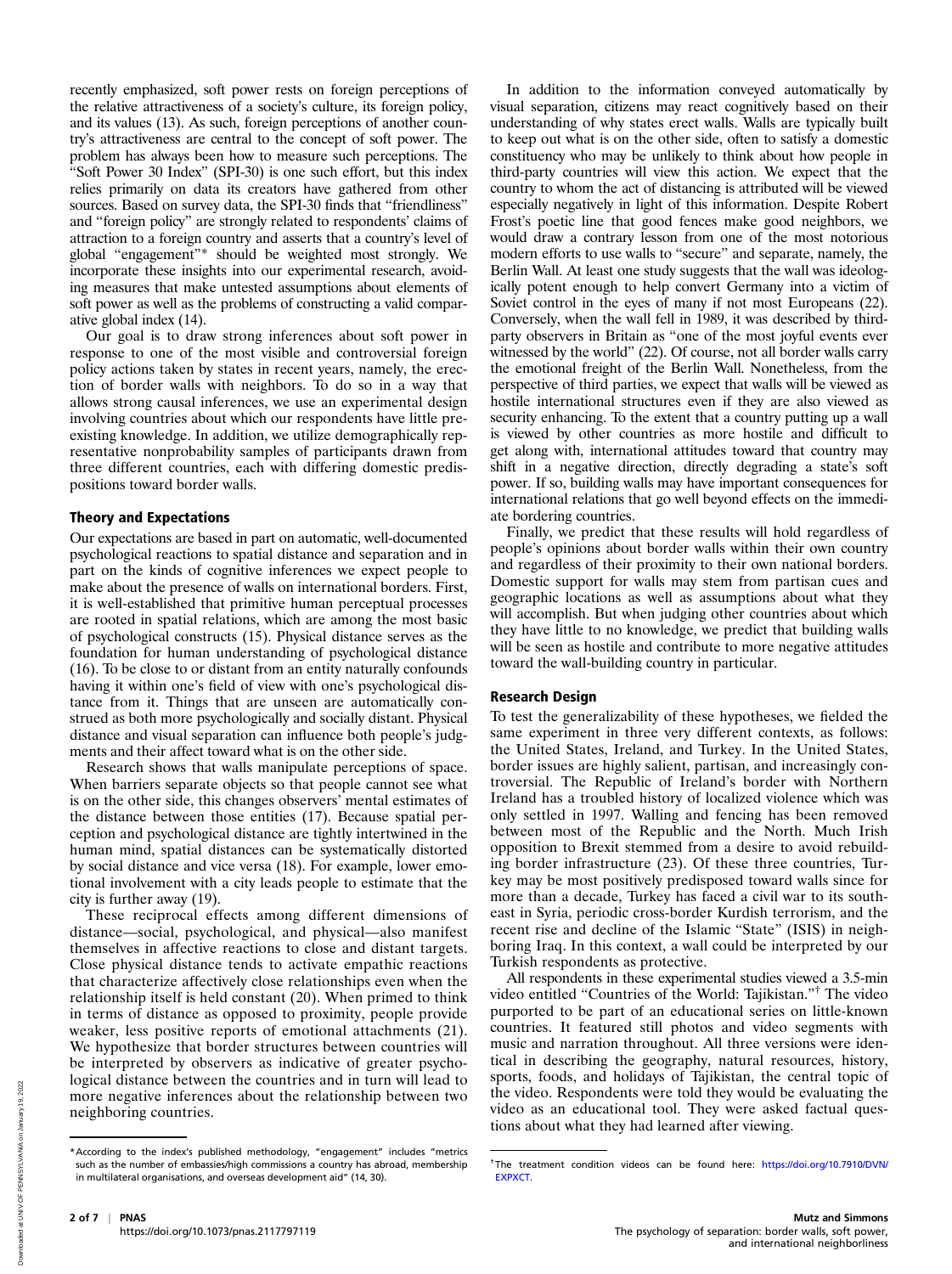Respondents were randomly assigned to one of three versions of the treatment. At one point in the video, the narrator mentions that Tajikistan shares a border with neighboring Kyrgyzstan. In the "no-wall" (control) condition, the narrator refers to the border, and a valley between two mountains is shown. In the "wall" condition, when the border between Tajikistan and its neighbor is mentioned, it is called a "border wall," and a picture of a wall is shown instead of the valley. In the third condition, "wall built by Kyrgyzstan," the same visuals are shown as those in the wall condition, but the narrator mentions in passing that the wall was originally built by Kyrgyzstan, the neighboring country.

Our hypotheses were identical across representative samples of the United States, Turkey, and Northern Ireland and the Republic of Ireland.

Hypothesis 1. The wall condition will lower overall evaluations of both countries relative to the no-wall (control) condition. The pretreatment survey asked respondents, in the following question, to rate on a 7-point scale a list of four countries, among which Tajikistan and Kyrgyzstan were included: "Based on what you know, what is your general impression of each of the following countries?" The same question was asked posttreatment. This approach made it possible to control for the effects of the video content, which was otherwise constant across conditions, while evaluating the impact of the experimental treatment.

Hypothesis 2. Respondents assigned to the wall condition will view the bilateral relationship between the two countries more negatively than those in the no-wall condition. A series of nine questions asked about the quality of the countries' relationship, for example, whether the two countries trust one another, trade with one another, and so forth  $(SI$  *Appendix*). Because these measures were strongly intercorrelated, they were combined into a highly reliable additive index of the quality of the bilateral relationship, with Cronbach's alphas ranging from 0.91 to 0.92 across the three countries. We expected the bilateral relationship to be more positive for those in the no-wall (control) group than those assigned to the wall conditions.

Hypothesis 3. Relative to respondents in the wall condition, those assigned to the wall built by Kyrgyzstan condition will view the government of Kyrgyzstan less positively relative to the government of Tajikistan. To test this expectation, two separate but parallel series of questions were asked about the government of each country. Each formed a reliable index of attitudes toward the country's government (details in *[SI Appendix](http://www.pnas.org/lookup/suppl/doi:10.1073/pnas.2117797119/-/DCSupplemental)*). Scores were differenced, with higher scores reflecting the view that Tajikistan's government is superior to Kyrgyzstan's government. Thus, a higher score in the wall condition would suggest that respondents are "punishing" the government of Kyrgyzstan with lower evaluations when told that Kyrgyzstan is responsible for building the wall.

Additional features of the study helped to ensure consistent and credible results across countries. First, with the exception of questions relating to political identity/affiliation, identical questions and response scales were used across all three experiments. Second, manipulation checks in all three experiments confirmed that respondents in the treatment conditions did, in fact, notice the information pertaining to our experimental treatments (*SI Appendix*[, Figs. S1–S3](http://www.pnas.org/lookup/suppl/doi:10.1073/pnas.2117797119/-/DCSupplemental)). These questions were asked after the dependent variables to avoid calling attention to the treatments. Although the wall visuals were shown for less than 10 seconds in total and were only mentioned in passing by the narrator, the visual wall cue effectively communicated the presence of a wall on the border. Indicating the wall was built by Kyrgyzstan was more subtle but still produced a significant manipulation. To facilitate comparisons of effect sizes across countries, dependent variables were rescaled to range from 0 to 1. All three samples were over  $n =$ 1,000 and demographically representative of their respective countries (details in *[SI Appendix](http://www.pnas.org/lookup/suppl/doi:10.1073/pnas.2117797119/-/DCSupplemental)*).

#### Results

Hypothesis 1 suggests that the presence of a wall will lower overall evaluations of both countries. This hypothesis was tested using a mixed model ANOVA including a repeated-measures main effect for exposure to the video and a between-group factor representing random assignment to the wall condition or the no-wall condition. Confirmation of a differential change from watching the two videos was evaluated using the interaction between the pre- to posttreatment and whether the video condition included a wall or not *([SI Appendix](http://www.pnas.org/lookup/suppl/doi:10.1073/pnas.2117797119/-/DCSupplemental), Table S1)*.

Fig. 1 shows the effects of the wall treatment on evaluations of Tajikistan (Left) and Kyrgyzstan (Right) for each of the three experiments. The constant material in the videos—about the people and customs of this little-known country—generally improved attitudes toward both countries. In the United States and Ireland, most respondents started out the experiment near the midpoint of the scale in their evaluations, consistent with little relevant foreknowledge. Turkey, in contrast, registered somewhat more positive views of these countries.

Most importantly, the expected interaction is supported in all six cases, with differential increases by experimental condition ([SI Appendix](http://www.pnas.org/lookup/suppl/doi:10.1073/pnas.2117797119/-/DCSupplemental), Table S1). Overall impressions of Tajikistan were roughly equivalent pretreatment, but by posttreatment, impressions of Tajikistan had grown more positive in the no-wall condition than in the wall condition. On average, the presence of the wall lowered the positivity of evaluations of Tajikistan by around 7 to 8% in the United States and Ireland and by around 4% in Turkey. The finding of differential pre- to posttreatment change based on whether respondents saw a wall or not is remarkably consistent across all three countries.

The wall condition reduced positive evaluations of Kyrgyzstan even more. The average effect size in the United States, Ireland, and Turkey was 12, 10, and 5%, respectively. In all three countries, there was a significant interaction between the extent of pre- to posttreatment change and experimental condition.

Hypothesis 2 evaluates the impact of a wall on perceptions of the quality of the bilateral relationship ([SI Appendix](http://www.pnas.org/lookup/suppl/doi:10.1073/pnas.2117797119/-/DCSupplemental), Table S2). Overwhelmingly, those who viewed the no-wall condition inferred that the relationship between the two countries was more positive and cooperative than those who viewed the wall condition. As shown in Fig. 2, the size of these effects is substantial. On average, showing just a few seconds of wall in the video lowered assessments of Tajikistan's and Kyrgyzstan's bilateral relationship by 15% in the United States, 14% in Ireland, and 12% in Turkey. Countries bordered by walls are seen as less likely to engage in successful relationships with neighboring countries.

Finally, do respondents downgrade their impression of the government of Kyrgyzstan relative to Tajikistan under the wall built by Kyrgyzstan condition (hypothesis 3)? As illustrated in Fig. 3 and confirmed by the analyses in [SI Appendix](http://www.pnas.org/lookup/suppl/doi:10.1073/pnas.2117797119/-/DCSupplemental), Table S3, in each of the three comparisons, evaluations of Tajikistan's government are systematically and significantly higher than those of Kyrgyzstan when people were told that Kyrgyzstan was responsible for building the wall. This is especially notable given that in the wall condition that serves as the basis for comparison, the builder is not specified, but could be either country.

We next examined whether the documented reactions to walls varied by respondents' domestic political leanings that might predispose them to favor or oppose walls. While Democrats and Republicans feel very differently about walling the US southern border with Mexico (24), we found that both Democrats and Republicans responded equally negatively to the wall treatments in these videos compared to the no-wall condition and equally negatively toward Kyrgyzstan when given the information that Kyrgyzstan had built the border wall with Tajikistan. We also found similar results in Ireland for both supporters and opponents of Brexit with its politically salient implications for the Irish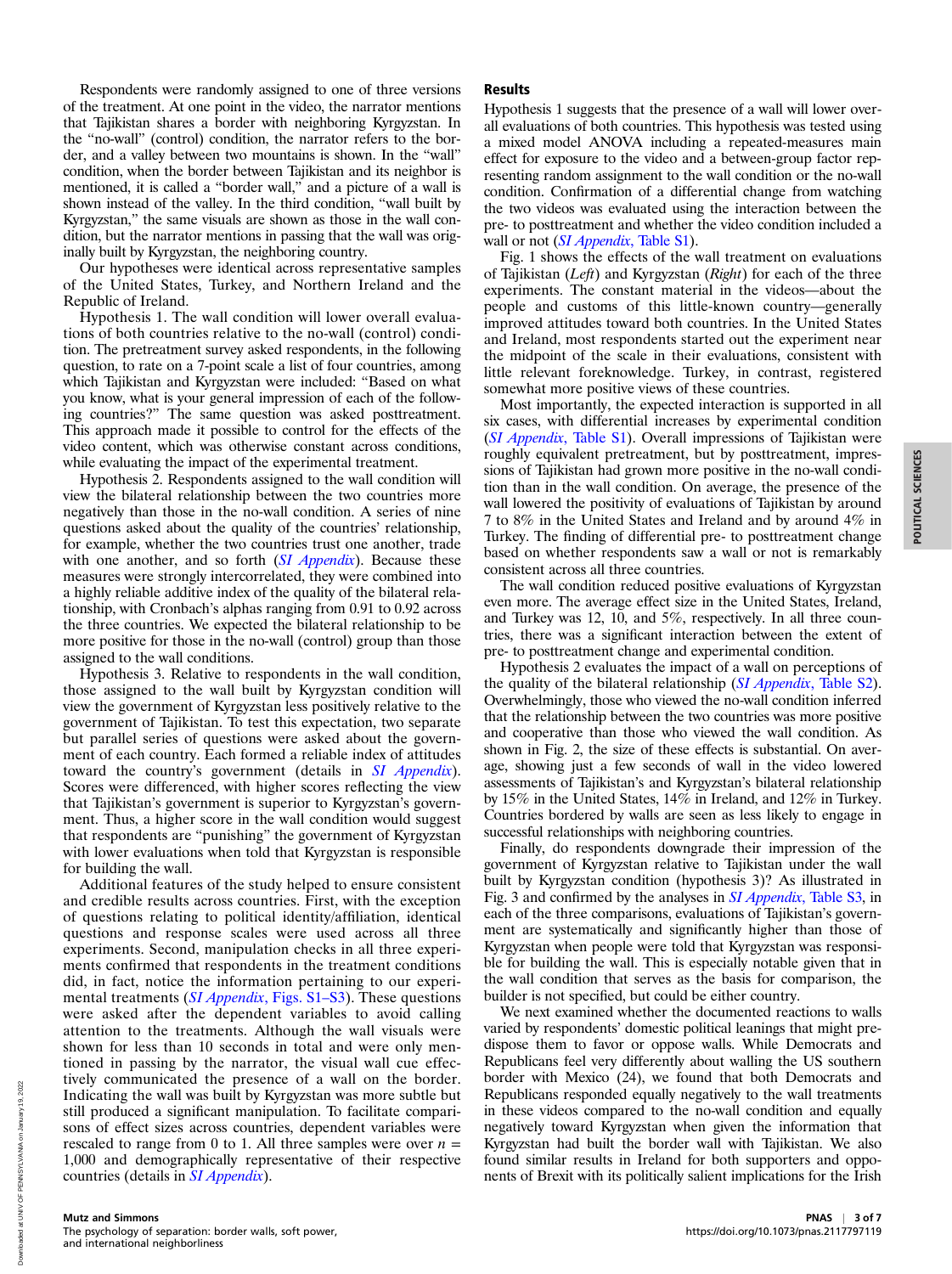

Fig. 1. Effects of the presence of a wall versus no wall on evaluations of Tajikistan (Left) and Kyrgyzstan (Right), by nationality of respondents. All six analyses demonstrate significant interactions between pre- to posttreatment change and presence of the wall ( $P < 0.001$ ), in addition to a main effect of viewing the video (P < 0.001). Error bars represent 95% confidence intervals. Details are provided in [SI Appendix](http://www.pnas.org/lookup/suppl/doi:10.1073/pnas.2117797119/-/DCSupplemental), Table S1.

border. Results were also similar across parties in Turkey, even those most closely identified with Kurdish interests, whose communities may have been most impacted by the wall on Turkey's southeastern border. When viewed from the perspective of a third-party observer, powerful political orientations have relatively little impact on how border walls are interpreted.

Finally, some research suggests that geographic context matters for attitudes about border security (25). To investigate this possibility, in each of the three countries, respondents' latitudes and longitudes were used to calculate how far the respondent was from an international border in their own country. We then divided respondents into those above or below the median distance from an international border and looked for interactions between distance and each of our experimental treatments. In no case did we find evidence of significant interactions between the experimental treatments and geographic distance.

#### Discussion

Border walls affect observers' perceptions of states in consistently negative ways. Not only is this finding the case across very different countries in fundamentally different contexts, but it is also stable regardless of the respondent's preexisting political views and their distance to an international border. In all three countries, no matter people's politics or within-country location, the presence of border infrastructure lowered evaluations of the countries and eroded perceptions of the quality of their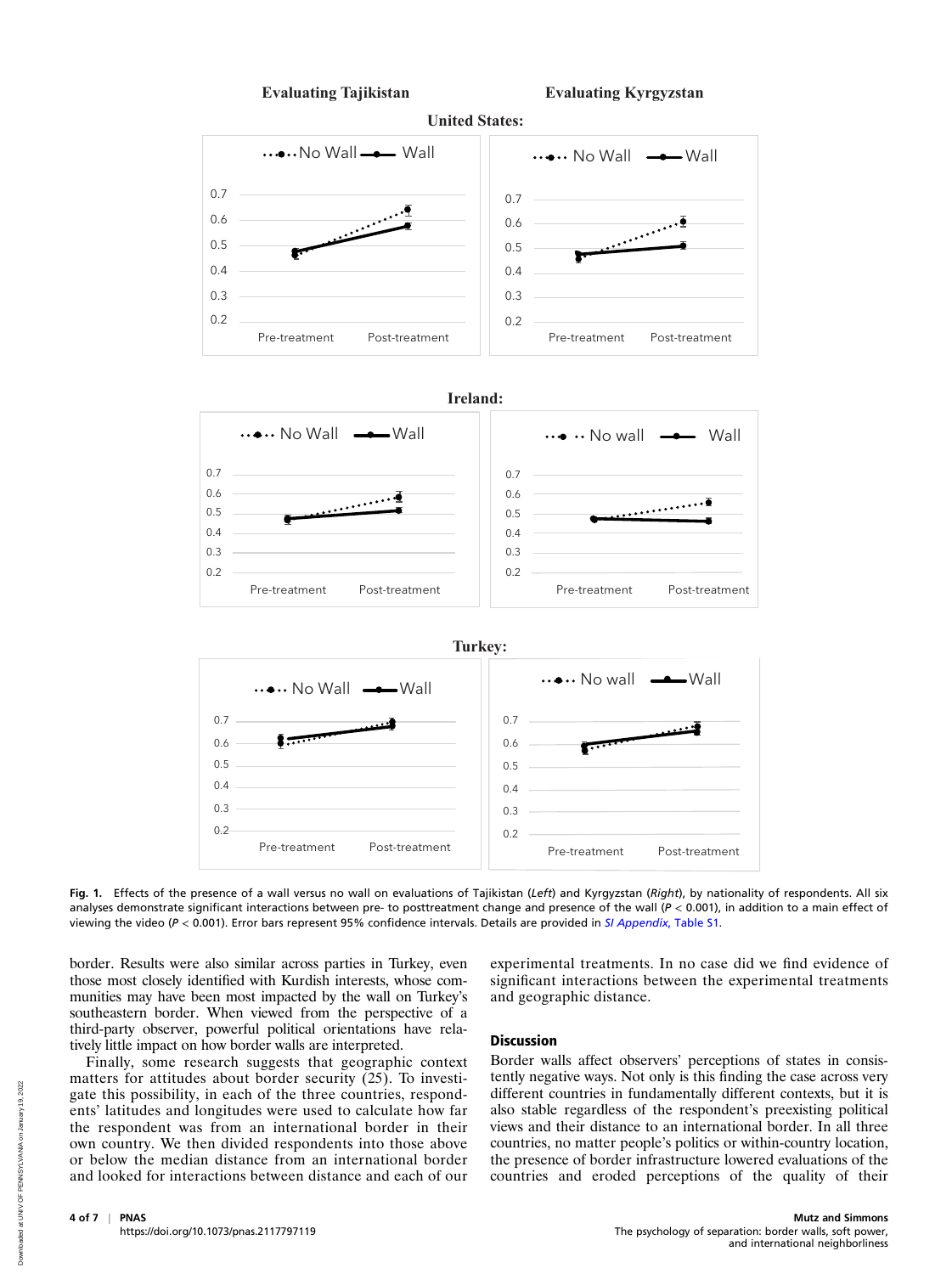

Fig. 2. Effects of the presence of a wall versus no wall on perceptions of bilateral relations, by nationality of respondents. The main effects of a wall versus no wall were significant in all three country analyses ( $P < 0.001$ ). Error bars rep-resent 95% confidence intervals. Details are provided in [SI Appendix](http://www.pnas.org/lookup/suppl/doi:10.1073/pnas.2117797119/-/DCSupplemental), Table S2.

international relationships. If a country was perceived to be responsible for erecting the wall, it was viewed especially negatively. Turkish respondents demonstrated a consistent pattern of smaller effects than the other countries, although these differences were not statistically significant. This pattern most likely results from the fact that Turkish respondents had prior opinions of these countries.

How do we reconcile these findings with the apparent domestic political enthusiasm for walls around the world? In the United States, people seem quite capable of interpreting walls on their country's own borders differently from those between other countries. Highly polarized opinions about the desirability of walls can obviously coexist along with negative reactions when other countries put them up. Our results show that in the absence of partisan cues, people fall back on basic understandings of what walls and physical distancing represent. The presence of a wall signaled unfriendliness and a motive to create distance from the neighboring country. People interpreted a border wall as indicating a preference or desire to separate from the neighboring country.

This interpretation is supported by the treatment that informed respondents about which country built the wall. Exposed to the same visual image, respondents systematically and consistently downgraded the builder. There is no change in visual perspective between the wall condition and the Kyrgyzstan built the wall condition, which suggests that automatic psychological reactions get us only part way toward understanding how walls affect more complex political judgments. Across all three countries, respondents made the additional cognitive judgment that a state responsible for distancing (Kyrgyzstan built the wall) is less attractive than it would otherwise be (e.g., in the wall condition). In other words, people in all three countries judged the experimental video's representation of border walling to be an unfriendly gesture, $\ddot{\tilde{}}$  one that led them to downgrade their opinion of Kyrgyzstan relative to Tajikistan.

At the same time, border walls do appear to positively affect perceptions of border security. When respondents in these experiments were asked, "How strong is border security between Tajikistan and Kyrgyzstan?", they consistently judged border security as stronger in the two wall conditions than that in the no-wall condition (Fig. 4, Left). The effect was substantial, ranging from 13 to 29 percentage points higher in the wall conditions across the three countries.

However, when these same respondents were asked about the personal safety of those living in Tajikistan and Kyrgyzstan ("How safe do you think the people are from violence and crime?"), the wall treatment had precisely the opposite effect (Fig. 4, Right). Those assigned to the wall conditions consistently assumed the people in these countries had significantly less personal safety than those in the no-wall condition. Although this may seem counterintuitive, there is a clear logic to their inferences, as follows: just as the presence of police in a neighborhood may suggest something illegal is afoot, respondents who saw a wall in the video inferred that there were security issues of some kind that necessitated a border wall. Political rhetoric suggesting that walls are necessary for purposes of keeping criminals out has been prominent in the United States (26), but it is surprising to see this same reaction of essentially the same size across all three countries.

Interestingly, the negative effect of the wall condition applies to people as well as governments. To probe perceptions of each society we asked the following: "How favorable or unfavorable is your view of everyday people in [Tajikistan/Kyrgyzstan, the country to the north of Tajikistan]?" A parallel question was asked about governments and political leaders. We averaged assessments of people and of governments across both countries and pooled the results for the American, Irish, and Turkish samples. Respondents were significantly more likely to view Tajikistan's people unfavorably in the wall treatment, as was the case for evaluations of the government ([SI Appendix](http://www.pnas.org/lookup/suppl/doi:10.1073/pnas.2117797119/-/DCSupplemental), Table S6). The video did not explicitly say that the state constructed the border wall. It is thus somewhat surprising that respondents judged "the people" just as harshly as they did "political leaders" for the border barrier in these videos.

#### Broader Implications

Our findings speak directly to the impact of border security policies on soft power. Three decades ago, Joseph Nye claimed that soft power was almost as important as hard (military) power. While scholars have pointed to factors that make a country attractive to others, our research suggests that repulsion may be important to keep in mind as well. Moreover, while most research on soft power focuses on broad traits that are not readily manipulable policy levers (the quality of institutions and entrepreneurialism), our results suggest that there are some very specific policies that catalyze strong negative attitudes. Such strong negative attitudes may inhere in the hostile signal that borders walls send to neighbors, potentially impacting such important outcomes as bilateral trade (6). Indeed, recent research



Fig. 3. Comparison of perceived superiority of Tajikistan's government to Kyrgyzstan's government, by wall condition versus the wall built by Kyrgyzstan. All three comparisons are significantly different, with  $F = 10.97$ , 26.43, and 8.46, respectively. Error bars represent 95% confidence inter-vals. Details are provided in [SI Appendix](http://www.pnas.org/lookup/suppl/doi:10.1073/pnas.2117797119/-/DCSupplemental), Table S3.

<sup>&</sup>lt;sup>‡</sup>It is possible that a colorfully painted wall would have a different effect. See [https://](https://www.serargentino.com/gente/lo-peor-de-nosotros/el-muro-de-donald-trump-pero-en-misiones) [www.serargentino.com/gente/lo-peor-de-nosotros/el-muro-de-donald-trump-pero-en](https://www.serargentino.com/gente/lo-peor-de-nosotros/el-muro-de-donald-trump-pero-en-misiones)[misiones.](https://www.serargentino.com/gente/lo-peor-de-nosotros/el-muro-de-donald-trump-pero-en-misiones) But this experiment did not test for variation in border walls aesthetics.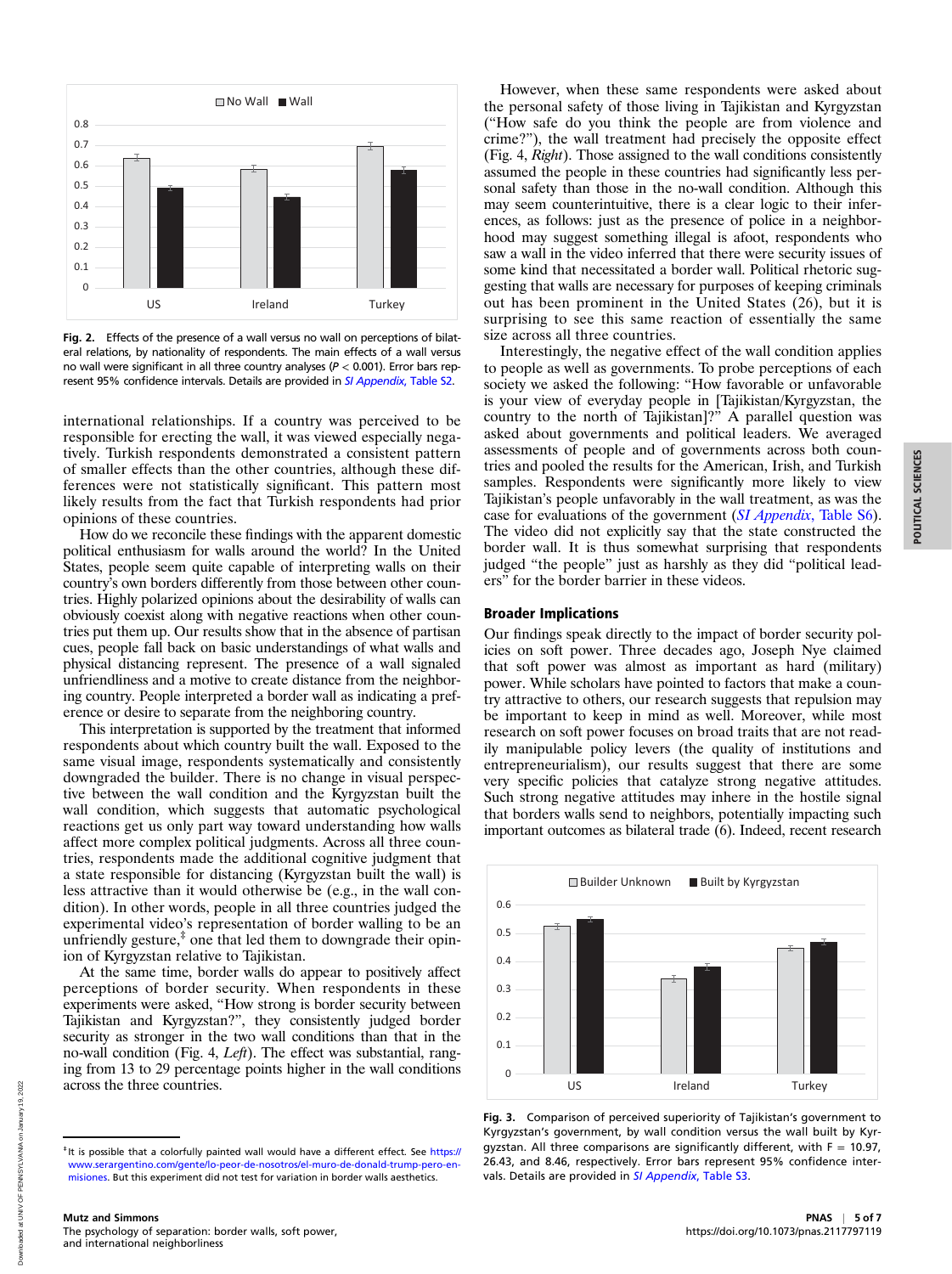

Fig. 4. Perceived strength of border security (Left), and perceived level of personal security (Right), by wall versus no-wall conditions. On the Left, all three country comparisons are significantly different ( $P < 0.001$ ), with  $F = 320.73$ , 395.46, and 61.59, respectively. On the Right, all three countries are also significantly different, with F = 9.03 (P < 0.05), 6.20 (P < 0.01), and 6.56 (P < 0.05), respectively. Error bars represent 95% confidence intervals. Details are provided in SI Appendix[, Tables S4 and S5.](http://www.pnas.org/lookup/suppl/doi:10.1073/pnas.2117797119/-/DCSupplemental)

has suggested that desecuritization—playing down the security aspects of infrastructure—can be a soft power strategy (27). We do not argue there is an inevitable tradeoff between hard and soft power, but it is important to appreciate the possibility that some symbolic security measures may well reduce a state's attractiveness more than they enhance national security.

Our results imply that if policymakers do care about soft power (and they seem to; refs. 28, 29), they should consider the potential damage border walls may have on a nation's image. This is quite important since in many cases border walls are of questionable economic (30), immigration (31), crime fighting (32), public health (33), or security benefit (4). Whatever advantages flow from border walls should be balanced against the unfavorable perceptions that the builder is likely to garner. While we are not the first to associate "friendlier" border policies with soft power (e.g., ref. 34), our findings speak scientifically to this possibility.

#### Materials and Methods

Data. The survey experiments were administered in the United States from October 24 to 31, 2019 ( $n = 1.022$ ); in Ireland from March 20 to 26, 2020 ( $n =$ 1,108); and in Turkey from September 1 to 15, 2020 ( $n = 1,025$ ). In all three countries, respondents were recruited by Forthright, Inc. Experimental samples were constructed to be demographically representative of their respective countries on gender, age, race/ethnicity, and region, although they were not acquired using probability sampling methods.

#### Measures.

Evaluations of countries (pre- and posttreatment). "Based on what you know, what is your general impression of each of the following countries?" [7-point scale, high = positive]. Countries included France, Italy, Tajikistan, and Kyrgyzstan.

Perceived strength of border security. "How strong is border security between Tajikistan and Kyrgyzstan?" [5-point scale, rescaled to 0 to 1].

Perceived personal security. "How safe do you think the people of [Tajikistan/Kyrgyzstan] are from violence and crime?" [5-point scale]. Answers to both questions were averaged and then rescaled to range from 0 to 1.

Bilateral relations between countries. Each item below was measured on a 5-point scale in which high  $=$  positive relationship. A highly reliable additive index produced a Cronbach's alpha of 0.91 in the United States, 0.92 in Ireland, and 0.91 in Turkey. For ease of interpretation, the index was rescaled to vary between 0 and 1.

- 1. Would you say that relations today between Tajikistan and Kyrgyzstan are very good, somewhat good, neither good nor bad, somewhat bad, or very bad?
- 2. Would you say that Tajikistan and Kyrgyzstan are friendly or unfriendly toward one another?
- 3. How much do you think the people in these two countries trust one another?
- 4. How likely are Tajikistan and Kyrgyzstan to trade with one another?
- 5. How likely are the governments of Tajikistan and Kyrgyzstan to cooperate
- with one another? 6. How easy do you think it is for the people in these two countries to visit one another?
- 7. To the best of your knowledge, are Tajikistan and Kyrgyzstan allies, enemies, or something in between?
- 8. How much do you think the people in these two countries like or dislike each other?
- 9. How strong is border security between Tajikistan and Kyrgyzstan?

Superiority of government of Tajikistan relative to Kyrgyzstan. Two additive indexes were created, namely, one for evaluations of Tajikistan and one for Kyrgyzstan. The reliabilities of the Tajikistan and Kyrgyzstan indexes, respectively, were as follows: US respondents, 0.87, 0.90; Irish respondents, 0.87, 0.90; and Turkish respondents, 0.91, 0.92. The difference (Tajikistan – Kyrgyzstan) provides a measure of the perceived superiority of Tajikistan's government. All questions were asked separately in a random order on 1 to 5 scales. The index was rescaled to range between 0 and 1.

- 1. How favorable or unfavorable is your view of the government and political leadership of [Tajikistan/Kyrgyzstan]?
- 2. How much do you think the government of [Tajikistan/Kyrgyzstan] respects individual human rights?
- 3. How much freedom do you think people in [Tajikistan/Kyrgyzstan] have to come and go as they please?
- 4. How much freedom do you think people in [Tajikistan/Kyrgyzstan] have to criticize their government when they feel it is appropriate?
- 5. To what extent is [Tajikistan/Kyrgyzstan] open or closed off to people who want to visit from outside their country?
- 6. So far as you know, how does [Tajikistan/Kyrgyzstan] feel about its neighboring countries?
- 7. How safe do you think the people of [Tajikistan/Kyrgyzstan] are from violence and crime?
- 8. How likely is it that [Tajikistan/Kyrgyzstan] tries to promote peace between nations?
- 9. How likely is it that the government of [Tajikistan/Kyrgyzstan] wants to cooperate with other countries?

Evaluations of people. "How favorable or unfavorable is your view of everyday people in [Tajikistan/Kyrgyzstan]?" The 5-point scales were combined and rescaled to 0 to 1.

Evaluations of government. "How favorable or unfavorable is your view of the government and political leadership of [Tajikistan/Kyrgyzstan]?" The 5-point scales were combined and rescaled to 0 to 1.

Institutional Review Board Review. This study was judged to be exempt from the need for review due to minimal risk to participants under protocol number 833165. Participants in all three countries were paid through Forthright, a survey research company. Informed consent was obtained. Protocols for